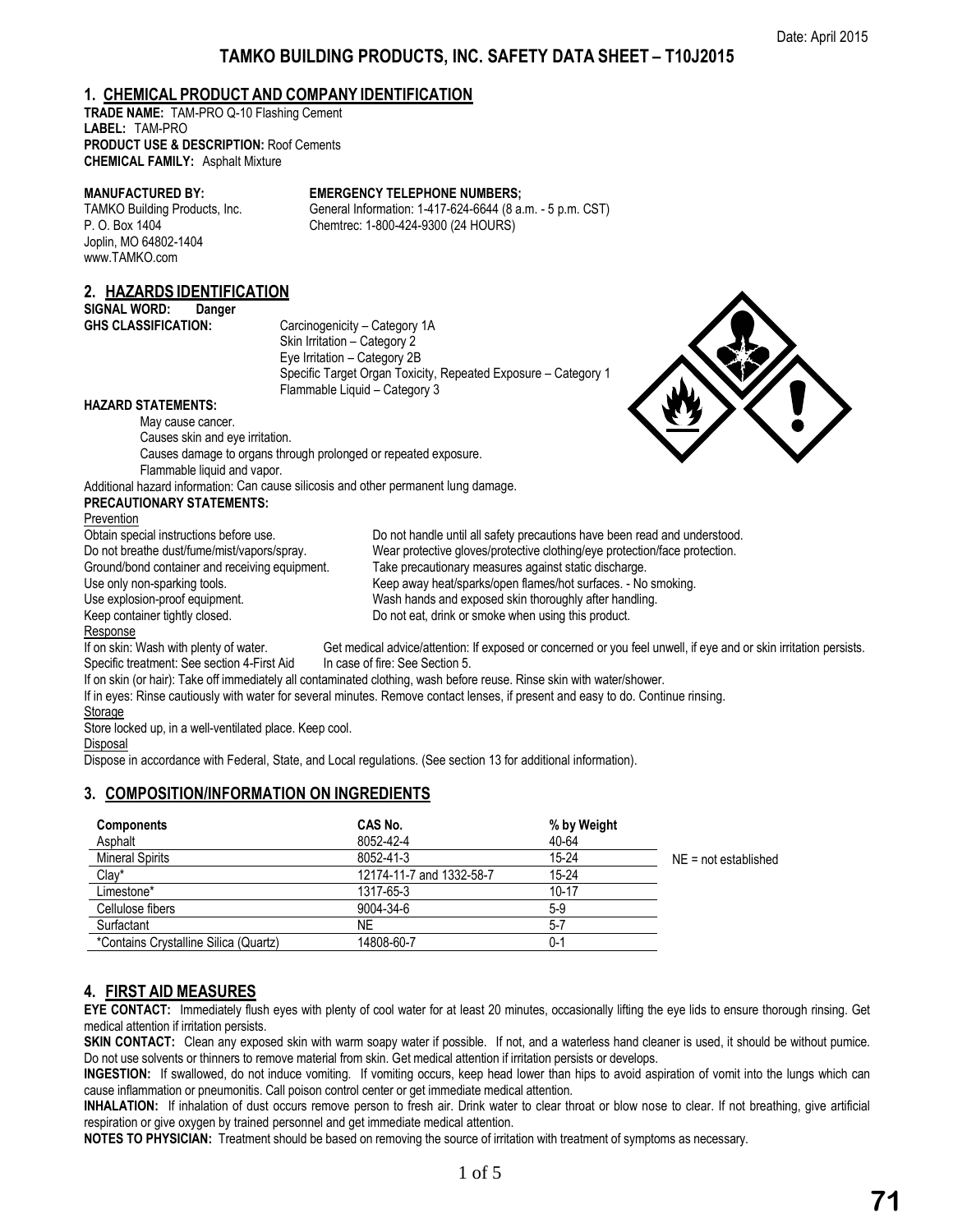# **5. FIRE FIGHTING MEASURES**

**EXTINGUISHING MEDIA:** Dry chemical, CO<sub>2</sub>, or foam fire extinguisher should be used. Avoid use of straight-stream water.

**SPECIAL FIRE FIGHTING PROCEDURES:** Flammable. Avoid breathing fumes. Firefighters should not enter confined spaces without wearing NIOSH approved positive pressure breathing apparatus (SCBA) with full face mask and full protective equipment.

**UNUSUAL FIRE OR EXPLOSION HAZARDS:** When heated, fumes may burn if ignition source is provided. Petroleum asphalt fumes can explode if emitted in an enclosed environment and supplied with an ignition source. Burning product may cause thick black smoke. Containers exposed to intense heat from fires should be cooled with water to prevent vapor pressure buildup which could result in container rupture. **SEE SECTION 10 FOR COMBUSTION PRODUCTS**

**6. ACCIDENTAL RELEASE MEASURES**

**PRECAUTIONS IF MATERIAL IS SPILLED OR RELEASED:** Flammable. Handling equipment must be grounded to prevent sparking. Remove ignition sources, ventilate area, and avoid inhalation, eye or skin contact by using appropriate precautions outlined in Section 8 of this SDS. Stop leak and contain spilled material with absorbent material. Collect adsorbed product and clean up materials in appropriate container for proper disposal. Move containers from spill area. For larger spills, keep unnecessary people away. Stay upwind of and away from spill. Notify proper authorities. Prevent materials from entering drains, sewers, or waterways. Spills entering surface waters or sewers entering/leading to surface waters that cause a sheen must be reported to the National Response Center 1-800-424-8802.

**WASTE DISPOSAL METHODS:** This product could be classified as a hazardous waste due to ignitability. Dispose in accordance with applicable Federal, State, and Local regulations. Do not burn.

# **7. HANDLING AND STORAGE**

**STORAGE TEMPERATURE:** Store away from heat and all ignition sources and open flames in accordance with applicable laws and regulations. **THIS PRODUCT SHOULD NOT BE HEATED OR BURNED USING A DIRECT FLAME DEVICE.**

**PRECAUTIONS TO BE TAKEN IN HANDLING AND STORING:** Follow recommended work practices and use recommended personal protective clothing and equipment. See Section 8 of this SDS. Avoid all ignition sources. Storage areas should be ventilated to reduce fire and explosion hazards, and possible overexposure of personnel to fumes and vapors. Keep containers closed when not in use. Do not store near food and beverages or smoking materials. Empty containers retain residue (liquid and/or vapor) and can be dangerous. **DO NOT PRESSURIZE, CUT, WELD, BRAZE, SOLDER, DRILL, GRIND OR EXPOSE SUCH CONTAINERS TO HEAT, FLAME, SPARKS, OR OTHER SOURCES OF IGNITION. THEY MAY EXPLODE AND CAUSE INJURY OR DEATH.** Do not attempt to clean since residue is difficult to remove. For work on tanks, refer to OSHA regulations, ANSI Z49.1, and other governmental and industrial references pertaining to cleaning, repairing, welding or other contemplated operations. See Section 13 for disposal.

# **8. EXPOSURE CONTROLS/PERSONAL PROTECTION**

**EXPOSURE LIMITS** 

| <b>Components</b>          | CAS No.    | <b>OSHA</b>             |             | <b>ACGIH</b> |             |                   |
|----------------------------|------------|-------------------------|-------------|--------------|-------------|-------------------|
| <b>Raw Products</b>        |            | <b>TWA</b>              | <b>STEL</b> | TWA          | <b>STEL</b> | Unit              |
| Asphalt                    | 8052-42-4  | NE                      | <b>NE</b>   | $0.5***$     | NE.         | mg/m <sup>3</sup> |
| <b>Mineral Spirits</b>     | 8052-41-3  | 500                     | NE          | 100          | <b>NE</b>   | ppm               |
| Clay†                      | 12174-11-7 | $15/5***$               | NE          | $10/3***$    | <b>NE</b>   | mg/m <sup>3</sup> |
| Limestone <sup>†</sup>     | 1317-65-3  | $15/5***$               | <b>NE</b>   | $10/3***$    | <b>NE</b>   | mg/m <sup>3</sup> |
| Cellulose fibers           | 9004-34-6  | $15/5***$               | NE          | $10/3***$    | <b>NE</b>   | mg/m <sup>3</sup> |
| †Crystalline Silica Quartz | 14808-60-7 | See 1910.1000 Table Z.3 | <b>NE</b>   | 0.025        | <b>NE</b>   | mg/m <sup>3</sup> |

NE= Not established

Note: Due to the form of the product, hazardous exposures from this product are not expected to occur. Gloves must be worn when handling and adequate ventilation must be provided during roofing related activities.

\*\* Asphalt Fume as benzene-soluble inhalable aerosol (Bitumen)

I = Inhalable Fraction

\*\*\* Total Nuisance Dust/Respirable Dust

**RESPIRATORY PROTECTION:** Normally not needed in well-ventilated areas. If applicable exposure standards are exceeded or can be exceeded, use a NIOSH approved air-purifying respirator. If concentrations are sufficiently high that this respirator is inadequate, or high enough to cause oxygen deficiency, use a positive pressure self-contained breathing apparatus (SCBA). Follow all applicable respirator/SCBA use, fitting, training standards, and regulations. **VENTILATION:** Use only with adequate ventilation to maintain exposures below applicable exposure limits. Local exhaust ventilation and/or enclosure of the process may be required. All equipment must be explosion proof.

**EYE PROTECTION:** Chemical safety goggles with side-shields or face shield must be used if eye contact is possible.

**SKIN:** Chemical resistant gloves, apron, or other protective clothing needed to prevent skin contact. Remove and clean contaminated clothing before reuse.

# **9. PHYSICAL AND CHEMICAL PROPERTIES**

| Appearance and Odor:              | Black, putty-like material with solvent odor. | Upper/Lower Flammability or Explosive Limits:  | 7.0/0.8           |
|-----------------------------------|-----------------------------------------------|------------------------------------------------|-------------------|
| <b>Odor Threshold</b>             | Not Available                                 | Vapor Pressure:                                | 2mm @ 70 °F       |
| pH:                               | Not Applicable                                | Vapor Density (Air = 1):                       |                   |
| <b>Boiling Point:</b>             | 320 °F                                        | <b>Specific Gravity/Relative Density:</b>      | $1.0 - 1.23$      |
| <b>Melting Point:</b>             | No Data Available                             | Solubility (IES):                              | Negligible        |
| <b>Flash Point:</b>               | 112 °F COC                                    | Initial Boiling Point and Boiling Range:       | No Data Available |
| <b>Autoignition Temperature:</b>  | 460 °F                                        | Evaporation Rate (Butyl Acetate = 1):          | < 0.1             |
| Viscosity:                        | Not Applicable                                | <b>Flammability (Solid and Gas):</b>           | Not Applicable    |
| <b>Decomposition Temperature:</b> | No Data Available                             | <b>Partition Coefficient: N-Octanol/Water:</b> | No Data Available |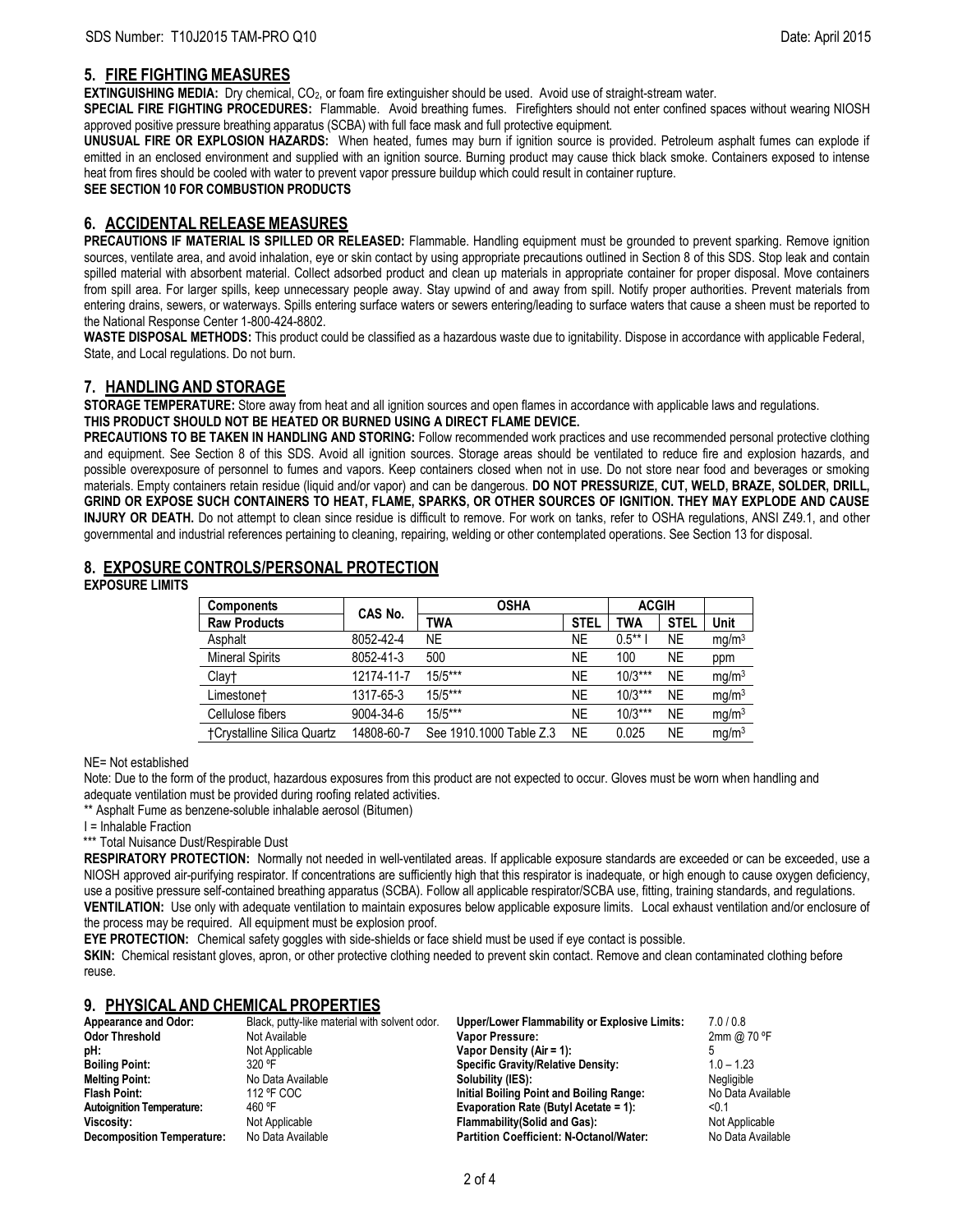# **10. STABILITY AND REACTIVITY**

**STABILITY:** Stable **REACTIVITY:** Non-reactive. **CONDITIONS TO AVOID:** Keep from heat, sparks, open flame and other sources of ignition. Avoid contact with strong oxidizing agents. Prevent vapor accumulation. **THIS PRODUCT SHOULD NOT BE HEATED OR BURNED USING A DIRECT FLAME DEVICE. HAZARDOUS REACTION:** Polymerization will not occur.

**INCOMPATIBILTY (MATERIALS TO AVOID):** Strong acids or bases, oxidizing agents and selected amines.

**HAZARDOUS COMBUSTION PRODUCTS:** Carbon monoxide, carbon dioxide, ozone, hydrogen sulfide, oxides of sulfur and various hydrocarbons.

# **11. TOXICOLOGICALINFORMATION**

**EYE** – Can cause eye irritation. **SKIN** – Can cause skin irritation. **INHALATION** – Cured product particles, fume and vapor may cause upper respiratory irritation. **INGESTION** – May cause harmful effects if swallowed.

## **THE FOLLOWING COMPONENT DATA IS PROVIDED FOR USER INFORMATION**:

## **SILICA**

**Cancer -** This product contains crystalline silica (quartz). IARC has determined that crystalline silica inhaled in the form of quartz from occupational sources is carcinogenic to humans (Group 1). IARC concluded that there was sufficient evidence in humans and animals for the carcinogenicity of inhaled crystalline silica in the form of quartz from occupational sources. The NTP has classified silica as known to be a human carcinogen. The physical nature of this product may help limit any inhalation hazard from crystalline silica during application and in its hardened state. However, physical forces such as sawing, grinding, drilling and other demolition work on this product may liberate crystalline silica dust.

**Acute Effects** - Exposure to silica dust can cause irritation of the eyes, nose and throat. Exposure to high concentrations can also cause Accelerated Silicosis causing progressive shortness of breath, fever, coughing, and weight loss.

**Chronic Effects** – In addition to cancer, breathing of silica over a period of time can cause damage to the lung tissue or silicosis after long exposure at low concentrations causing shortness of breath, fever, coughing, and weight loss. Prolonged and repeated exposure to respirable silica-containing dust may cause autoimmune disease, kidney disease, tuberculosis, and nonmalignant respiratory disease, and bronchitis.

## **PETROLEUM HYDROCARBON SOLVENT (MINERAL SPIRITS)**

**Cancer -** This product contains petroleum hydrocarbon solvent. This product also may contain small amounts of polyaromatic hydrocarbons and other hydrocarbons that are recognized carcinogens in humans and experimental animals.

**Acute Effects** - Inhalation of cured product particles, fumes, vapors, or mist may cause nose, throat, lung, and mucous membrane irritation. Inhalation may cause central nervous system depression. Eye contact may cause irritation, stinging, tearing, redness, and swelling. If ingested, may cause mouth, throat and gastrointestinal tract irritation and upset with possible nausea, vomiting and dizziness, staggering gait, drowsiness, loss of consciousness, and delirium, as well as additional central nervous system effects. Aspiration into the lungs during vomiting may result in severe lung damage or death.

**Chronic Effects** - Chronic effects may include damage to the following target organs: kidneys, lungs, liver, mucous membranes, upper respiratory tract, skin, central nervous system, eye, lens or cornea, and/or auditory system. Reports have associated prolonged or repeated occupational overexposure to solvents with permanent brain and nervous system damage (sometimes referred to as "Solvent or Painter's Syndrome"). Intentional misuse by deliberately inhaling vapors of this product may be harmful or fatal. Chronic effects of ingestion and subsequent aspiration into the lungs may cause chronic lung dysfunction.

# **ASPHALT**

**Cancer -** This product contains cutback asphalt. In 1987 IARC classified "extracts of steam and air- refined bitumens" (cutback asphalt) as Group 2B, "possibly carcinogenic to humans." In 2011 IARC did not specifically classify cutback asphalt as Group 2B. NIOSH has also concluded that the fumes of heated roofing asphalt are a potential occupational carcinogen. Asphalt may also cause irritation of the respiratory tract. The physical nature of this product may help limit any inhalation hazard from asphalt after curing. However, physical forces such as sawing, grinding, drilling and other demolition work on this product may liberate cured product particles containing asphalt. Burning or heating of the product may cause fumes, vapors or mists.

**Acute Effects** - Inhalation of cured product particles, fumes, or vapors may cause nose, throat, and mucous membrane irritation. Eye contact may cause severe irritation, redness, tearing, and blurred vision. If ingested, may cause mouth, throat and gastrointestinal tract irritation and upset with possible nausea, vomiting and diarrhea.

**Chronic Effects** - In addition to cancer, prolonged or repeated skin contact may result in dryness and irritation of the skin. Long term skin exposure to asphalt can increase sensitivity to the sun, and may cause discoloration. Asphalt may also cause irritation of the respiratory tract.

# **12. ECOLOGICAL INFORMATION:**

**Ecotoxicity –** No specific data available on this product. Product may cause mechanical damage to aquatic organisms. The mineral spirits components is expected to volatilize in the environment and to be moderately toxic to both freshwater and marine organisms.

**Persistence and degradability - No data available.** 

**Bioaccumulative potential - No data available.** 

**Mobility in Soil - No data available.** 

**Other adverse effects (GHG, Ozone) -** No data available.

# **13. DISPOSAL CONSIDERATIONS:**

This product could be classified as a hazardous waste due to ignitability. Dispose in accordance with Federal, State, and Local regulations. Prevent materials from entering drains, sewers, or waterways. Do not dump on the ground. Do not burn.